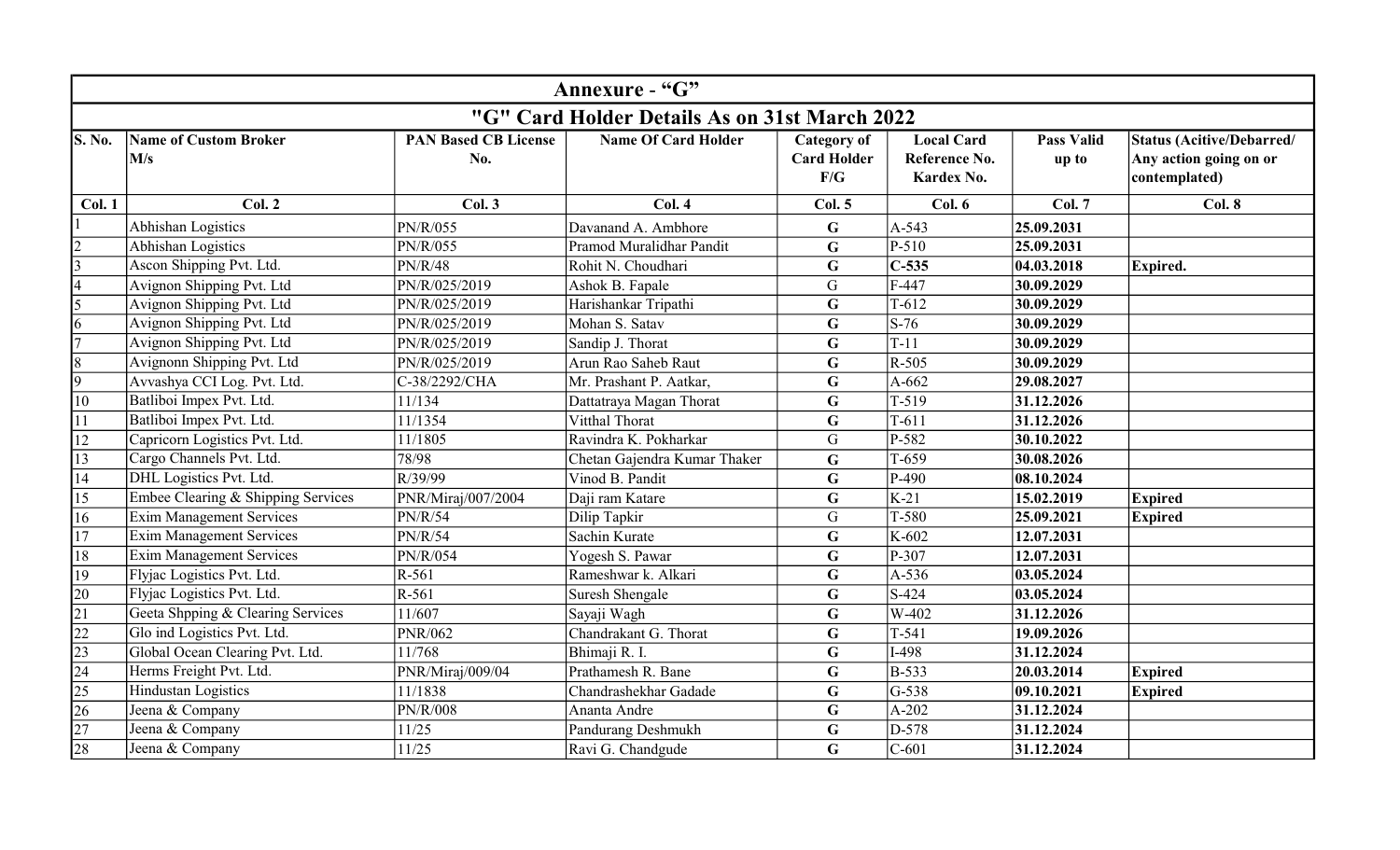| 29              | Kimatram & Sons                        | 11/101             | Prabhakar Shankar Pandit | G           | $P-270$      | 31.12.2024 |                |
|-----------------|----------------------------------------|--------------------|--------------------------|-------------|--------------|------------|----------------|
| $\overline{30}$ | Links Cargo Agn. Pvt. Ltd. 11/550      | 11/550             | Shivshakti D. Wagh       | G           | W-637        | 03.03.2027 |                |
| $\overline{31}$ | Man Logistics (India) Pvt. Ltd.        | 01/2012            | Dilip G. Somkumar        | $\mathbf G$ | $S-623$      | 15.03.2022 |                |
| $\overline{32}$ | Mandar Clearance & For. Pvt. Ltd.      | PN/R/31            | Mandar K Kerkar          | $\mathbf G$ | $K-610$      | 31.03.2024 |                |
| 33              | Mangatram Cler.& Fwd Agency Pvt. Ltd.  | 11/777             | Ramdas Vishnu Bhor       | $\mathbf G$ | <b>B-442</b> | 31.12.2026 |                |
| 34              | Mangatram Cler.& Fwd Agency Pvt. Ltd.  | 11/777             | Hemchandra Methar        | G           | M-432        | 31.12.2026 |                |
| 35              | Nippon Express                         | R-01/94            | Dayanand Puri            | G           | $D-531$      | 21.02.2025 |                |
| 36              | Nippon Express                         | $R-1/94$           | Vinod V. Giri            | $\mathbf G$ | $G-592$      | 21.02.2025 |                |
| 37              | NYK Logistics Ltd                      | CHN/R-35/19        | Dhananjay Chavan         | $\mathbf G$ | $C-499$      | 11.05.2020 | <b>Expired</b> |
| 38              | Pan Liner Freight Forwarders Pvt. Ltd. | PN/R/056           | Suresh G. Gunjal         | $\mathbf G$ | G-489        | 14.09.2021 | <b>Expired</b> |
| $\overline{39}$ | Pan Liner Clg & Fwg Agency             | PN/R/019/1996      | Tukaram B. Bache         | G           | <b>B-249</b> | 07.06.2026 |                |
| 40              | Pan Liner Freight Forwarders Pvt. Ltd. | PN/R/056           | Anil K. Mankar           | $\mathbf G$ | M-507        | 03.11.2022 |                |
| 41              | Pearl Shipping Pvt. Ltd.               | <b>PNR/30</b>      | Shivkumar K. G.          | $\mathbf G$ | S-383        | 10.07.2028 |                |
| 42              | S.R. Pusalkar & co                     | PNR/Miraj/004/2018 | Machindra Dukare         | $\mathbf G$ | $D-168$      | 26.11.2025 |                |
| $\sqrt{43}$     | S.R. Pusalkar & Co.                    | PN/R/004           | S.R. Pusalkar            | $\mathbf G$ | $N-521$      | 25.11.2025 |                |
| $\overline{44}$ | Sai Dutt Shipping Agency Pvt. Ltd.     | PN/R/044           | Mahesh N. Nishankar      | G           | N-488        | 03.05.2020 | <b>Expired</b> |
| $\sqrt{45}$     | Samson Freight Pvt. Ltd.               | PN/R/003/2004      | Anthony Santiago         | G           | $S-185$      | 25.11.2025 |                |
| $\overline{46}$ | Samson Freight Pvt. Ltd.               | PN/R/003/2004      | Deepak S. Pohare         | $\mathbf G$ | $P-182$      | 25.11.2025 |                |
| $\overline{47}$ | Samson Freight Pvt. Ltd.               | PN/R/003/2004      | Prabhu Dewrao Surwade    | G           | S-527        | 25.11.2025 |                |
| 48              | Samson Freight Pvt. Ltd.               | PN/R/03            | Vilas V. Thosar          | G           | $T-528$      | 25.11.2015 | <b>Expired</b> |
| $\overline{49}$ | Saptagiri Shipping Services            | PNR/Miraj/004/2003 | Dilip Jadhav             | G           | $J-598$      | 31.12.2028 |                |
| 50              | Schenker India Pvt. Ltd.               | R-03/DEL/CUS/2007  | Shekhar M. Pawar         | G           | P-588        | 31.12.2017 | <b>Expired</b> |
| $\overline{51}$ | Sea Eros                               | PN/R/006/2004      | D.C.Nair                 | $\mathbf G$ | $N-111$      | 30.06.2024 |                |
| 52              | Sea Eros                               | PN/R/006/2004      | Vijay M. Rane            | G           | $R-112$      | 30.06.2024 |                |
| $\overline{53}$ | Sea Swan Shipping & Logistics          | CHA/R-331/2014     | Mr. Santosh D. Tambe     | $\mathbf G$ | T-664        | 09.01.2025 |                |
| 54              | Shradha Shipping Agency                | PNR/Miraj/003/2003 | Arun kumar V. P.         | G           | A-577        | 21.09.2028 |                |
| $\overline{55}$ | Shradha Shipping Agency                | PNR/Miraj/003/2003 | Ravindra D. Mangutkar    | G           | M-463        | 21.09.2028 |                |
| 56              | Shradha Shipping Agency                | PNR/Miraj/003/2003 | Saturam M. Mangutkar     | G           | $M-290$      | 21.09.2028 |                |
| $\overline{57}$ | Shree Samudri Enterprises              | PN/R/47            | Hitesh V. Bhatt          | G           | <b>B-124</b> | 02.01.2019 | <b>Expired</b> |
| 58              | Shri Ram Logisics                      | PNR/Miraj/11/2004  | Sahil S. Jadhav          | G           | $J-420$      | 10.03.2023 |                |
| 59              | Soham Logistics Pvt. Ltd.              | PN/R/050           | Ganesh S. Bhandarkar     | G           | <b>B-354</b> | 28.09.2018 | <b>Expired</b> |
| $\overline{60}$ | Soham Logistics Pvt. Ltd.              | PN/R/050           | Suresh M. Ghete          | $\mathbf G$ | $G-509$      | 28,09.2028 |                |
| 61              | Tiger Logistics Pvt. Ltd.              | $R-26/97$          | Dhananjay Chavan         | G           | $C-604$      | 07.09.2026 |                |
| 62              | Transmarine corporation Pvt. Ltd.      | 53                 | Rohit Ashok Nagane       | G           | $N-621$      | 31.03.2027 |                |
| 63              | Velji Dusabhai sons Pvt. Ltd           | 11/111             | Jakir Shaikh             | G           | S-404        | 31.12.2024 |                |